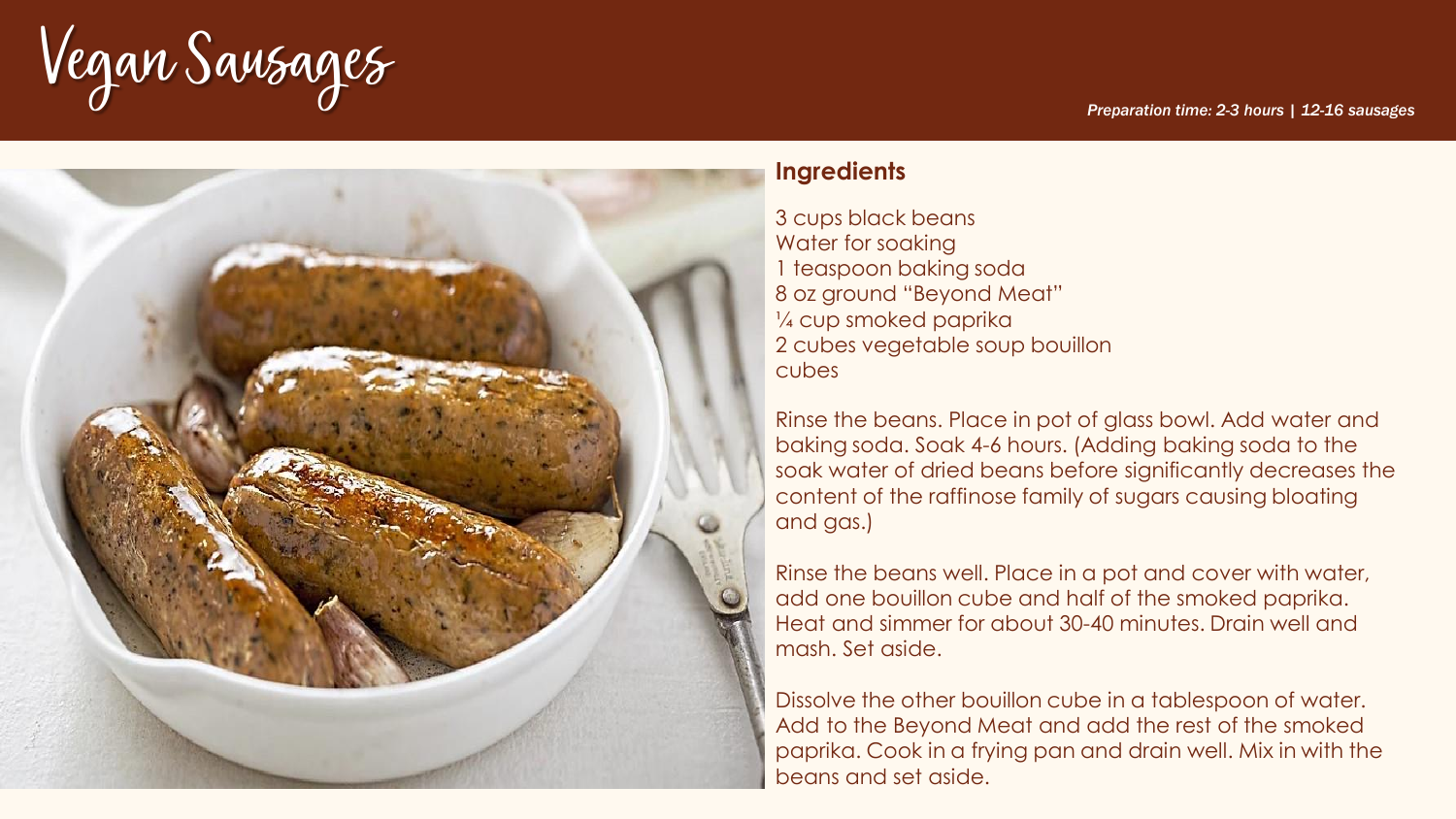Vegan Sausages

# **INGREDIENTS**

**Preparing the binder mix. (I experimented a lot with this recipe. This recipe lends itself to experimenting with spices and ethnic flavors. You can also use this recipe to make bean burgers).**

Mix:

- 2 cups Breadcrumbs
- 2 cups Oatmeal
- 2cup Flax seeds (ground)

Blend it with the spices.

- 2 tablespoons Onion powder
- 2 tablespoons Garlic powder
- 2 tablespoons Smoked paprika
- 2 teaspoons Black pepper
- 1 tablespoon Cumin
- 1 tablespoon Coriander
- 1 teaspoon Nutmeg
- 1 teaspoon Allspice
- 1 teaspoon pulverized **Marjoram**
- 1 teaspoon pulverized Thyme
- 1 tablespoon Oregano
- Salt to taste if needed
- 2 tablespoon Hickory flavoring
- 1/2 cup date sugar
- $\frac{1}{2}$  cup Sweet soy sauce
- 2 tablespoons vegan Worcestershire sauce
- Vegan sausage casings (Amazon.com)
- If not available, use parchment paper and cut into 8"x8" squares.
- Steamer or microwave oven
- Freezer container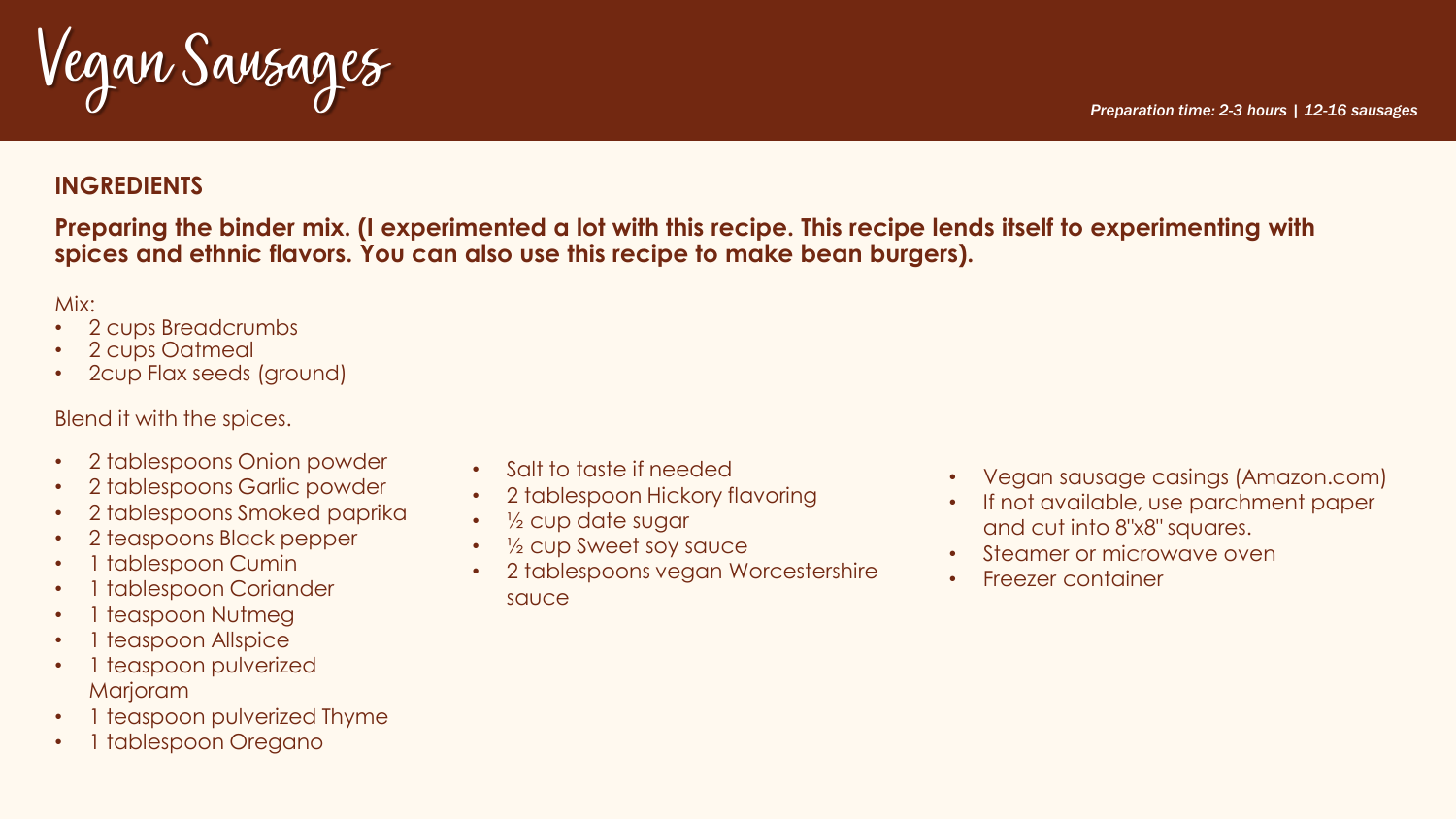Vegan Sausages

#### **Process**

Add the hickory flavoring, sweet soy sauce and Worcestershire sauce to the bean mixture now and stir well. Add one cup at a time of the binder and spices mix to the beans and "meat". Mix well. What you want to end up with is a significantly stiff dough but not dry. Cover lightly with a kitchen towel. Set aside until completely cooled.

If you are using sausage casings, follow the directions of the manufacturer. You may need a sausage maker tool also. I hand roll them. It is easier and I can control the size I want.

Hand roll into the shape and size you want. I make smaller sausages to use for breakfast and larger for dinner.

With each rolled sausage, place on the parchment paper and twist each end. Place each one on a tray, one that will fit into your microwave or a steamer and finish the process of hand rolling.

Take the paper wrapped sausages and place in the microwave and heat on high for about two minutes. You can also do this in a steamer, but I find that a microwave works best.

Leave wrapped in paper. Cool completely. These can be stored for up to two months in the freezer. Sausages taste best after allowing them to rest overnight.